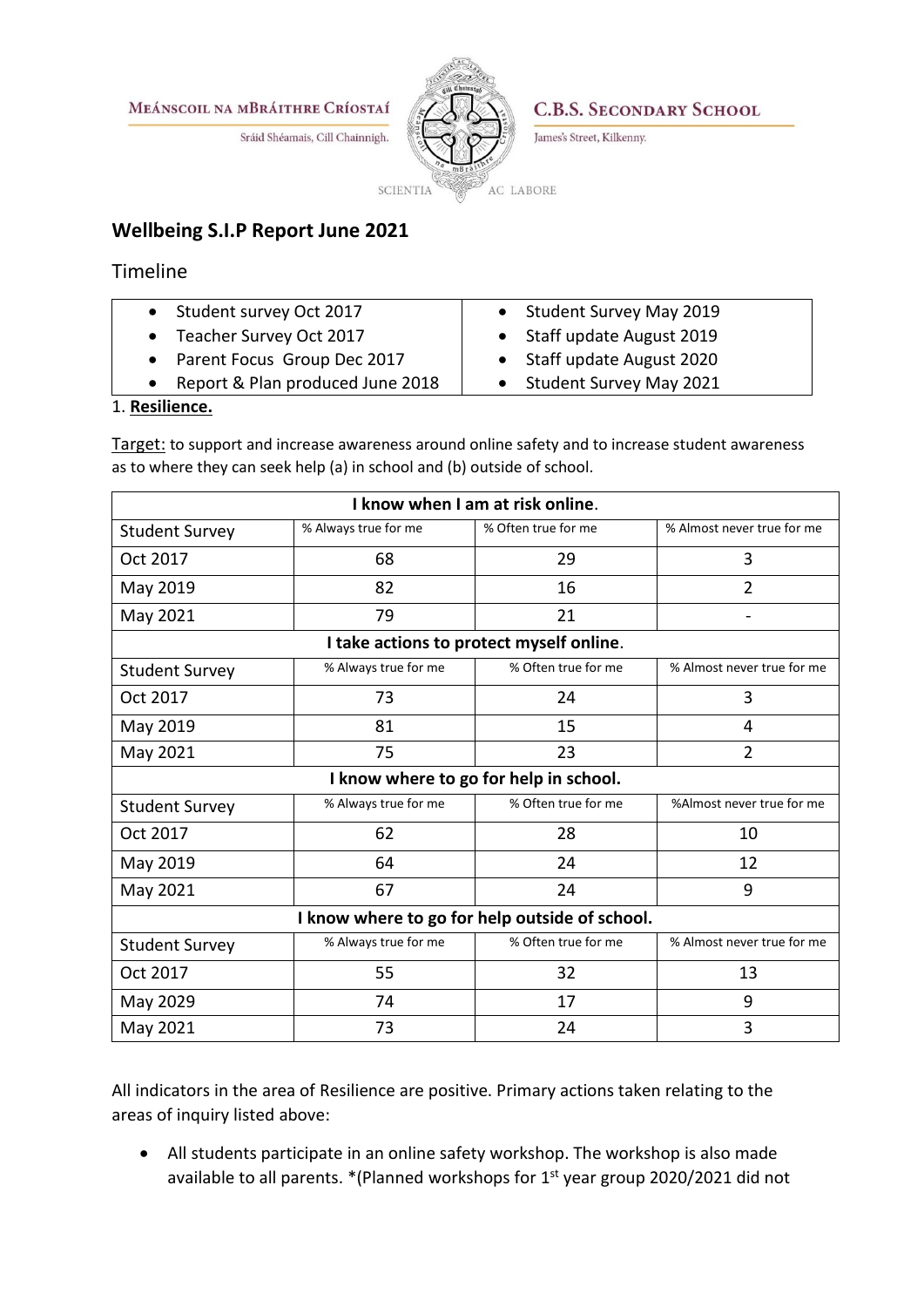MEÁNSCOIL NA MBRÁITHRE CRÍOSTAÍ

Sráid Shéamais, Cill Chainnigh.



**C.B.S. SECONDARY SCHOOL** 

James's Street, Kilkenny.

take place due to Covid restrictions & will be rescheduled in 2021/2022 alongside the new  $1<sup>st</sup>$  year cohort)

- Online safety content is integral to Digital Literacy classes and Turas (Wellbeing) Programme.
- A Where to go for Help in School page is included in the student journal.
- A Where to go for Help Outside of School page is included in the student journal.
- Content on where to seek help is integral to the Turas (Wellbeing) programme.
- A Wellbeing page has been added to the school website.

## **2. School Culture**

Target: to support and further nurture positive relationships between students and teachers and to increase the percentage of students who always feel valued and listened to in school.

| I have positive relationships with my teachers |                      |                     |                            |  |
|------------------------------------------------|----------------------|---------------------|----------------------------|--|
| <b>Student Survey</b>                          | % Always true for me | % Often true for me | % Almost never true for me |  |
| Oct 2017                                       | 48                   | 46                  | 6                          |  |
| May 2019                                       | 54                   | 36                  | 10                         |  |
| May 2021                                       | 52                   | 44                  | 4                          |  |
| I feel listened to and valued in school        |                      |                     |                            |  |
| <b>Student Survey</b>                          | % Always true for me | % Often true for me | % Almost never true for me |  |
| Oct 2017                                       | 42                   | 46                  | 12                         |  |
| May 2029                                       | 49                   | 44                  |                            |  |
| May 2021                                       | 49                   | 43                  | 8                          |  |

Indicators under the area of School Culture are positive. Primary actions taken relating to above areas of inquiry:

- Wellbeing is included in all subject department plans.
- A comprehensive Wellbeing programme has been developed for all Junior Cycle students.
- Turas classes are taught by class tutors.
- Student Voice is strongly encouraged through Student Council, Global Citizenship Education, Green Schools, Sports Leadership, and other initiatives.